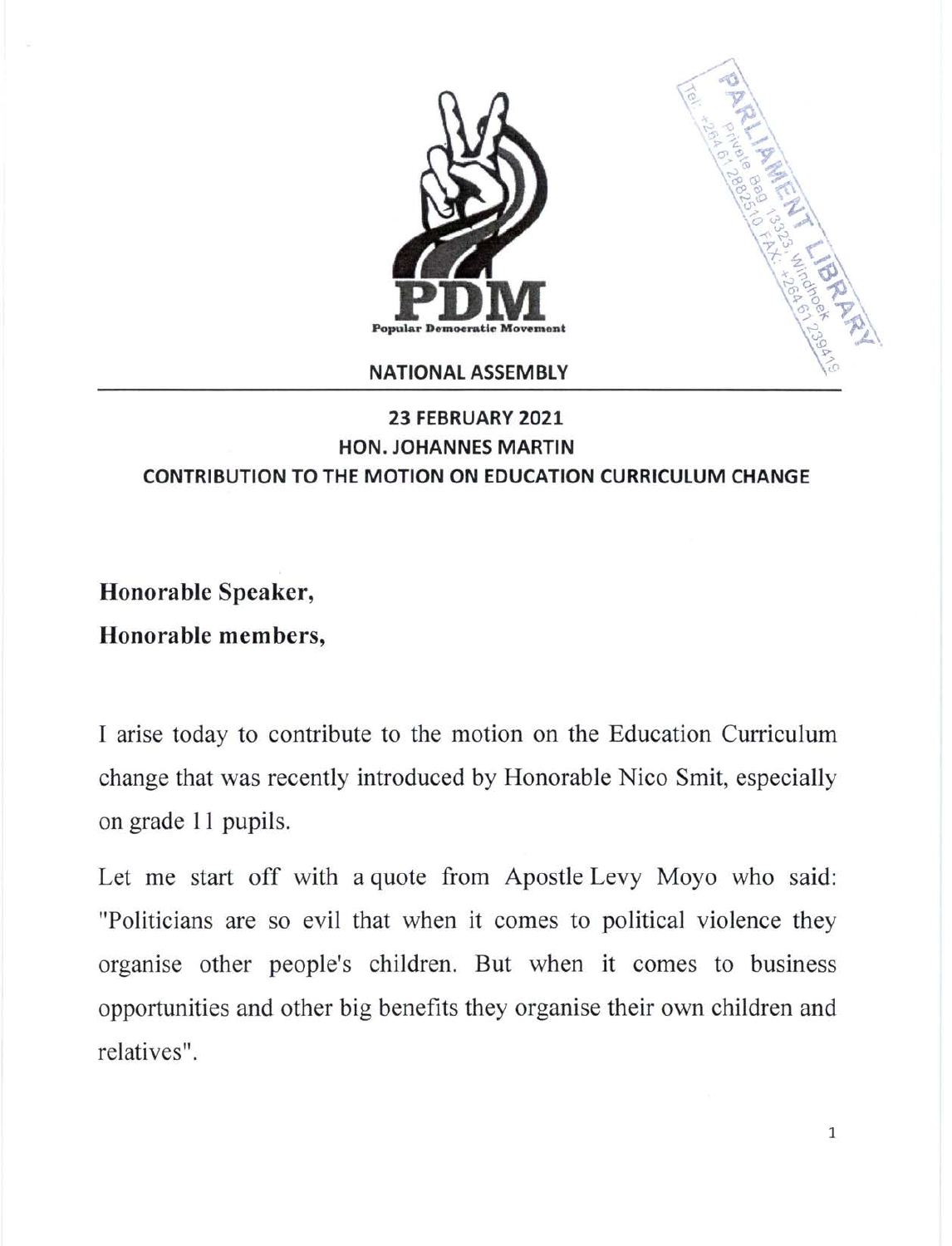This can be liken to our current education curriculum changes, were children of the well-off politicians are put to study at well-resourced and structured schools that give them free open doors to do Advance Subsidiary Level because their parents-who are politicians have provided them with the latest technology to excel while children of the poor villagers are dumped to suffer depression in the streets.

## **Honorable Speaker, Honorable members,**

The plan of creating vocational institutions to cater for grade 11 leavers is not fully realised. Their current structure is not different from when we had previous grade 12 with high level curriculum or old curriculum. The current grade 11 failures are still expected to be dumped in the street just like the previous grade 12 failures. The current NSSCAS is basically an equivalent to the previous NSSCHL, though the envisaged curriculum was supposed to incorporate vocational subjects from early grades in order to respond to the economic changes. With the new curriculum, what is changed is the entry level and requirements to the NSSCAS as opposed to the previous NSSCHL.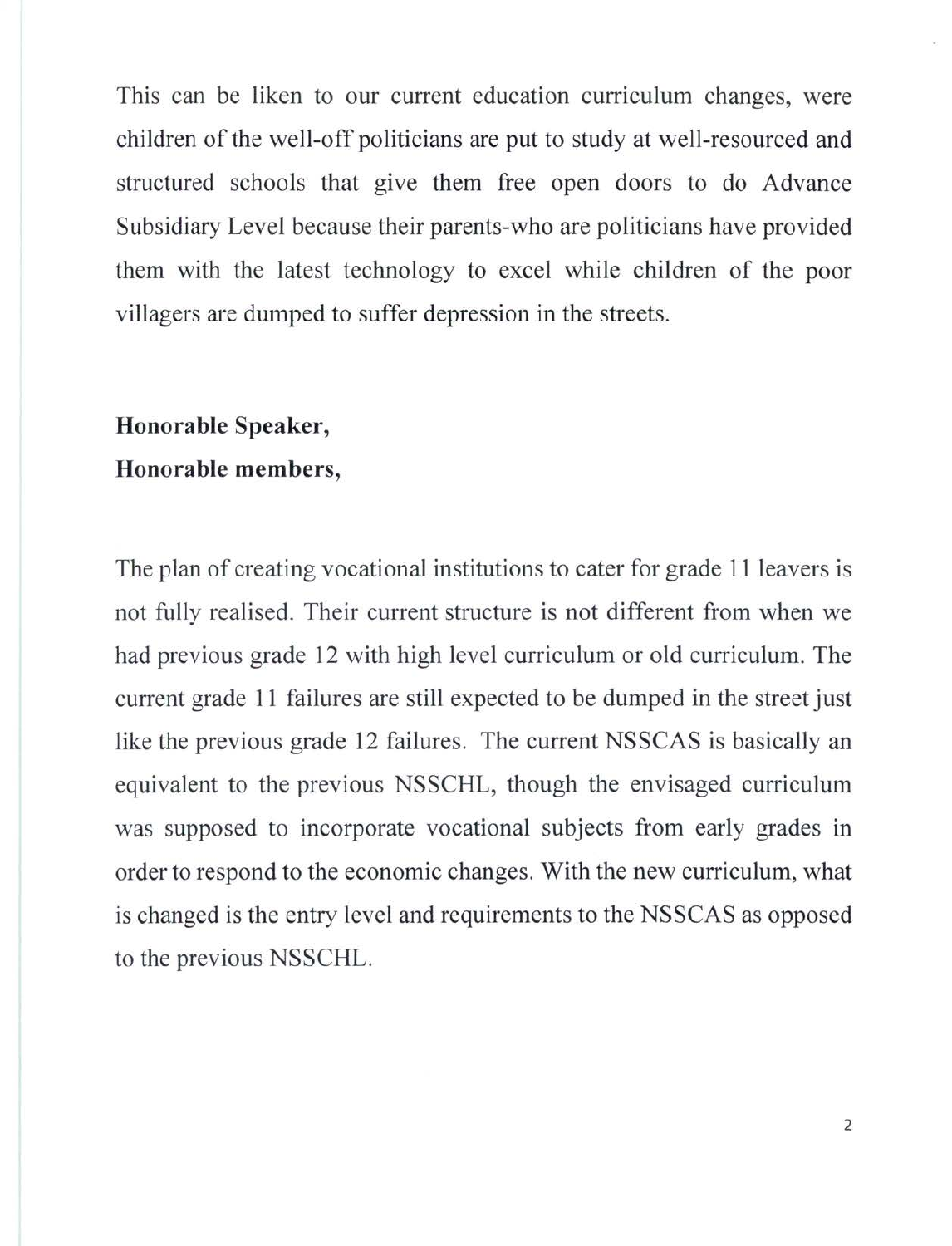## Honorable Speaker, Honorable members,

If the situation persists that some institution of higher learning refuses to admit grade 11s, then how long should these learners be in such a vacuum? Are these institutions refusing grade 11 leavers because the ministry of higher education has perhaps failed to consult them?

Was this new curriculum adopted perhaps from SADC countries, and approved by Cambridge so that our learners becomes relevant to the rest of the world because after all the world is now a global village?

The idea of the new curriculum might be a good move and relevant but it's being handled like the liquidation process of Air Namibia because there are still so many issues surrounding it that needs to be ironed out. For long we have witnessed the hiccups in our education systems, and one is left to wonder: Have we implemented the resolutions from the previous curriculum effectively? Maybe this disaster would have been avoided.

Honorable Speaker, Honorable members,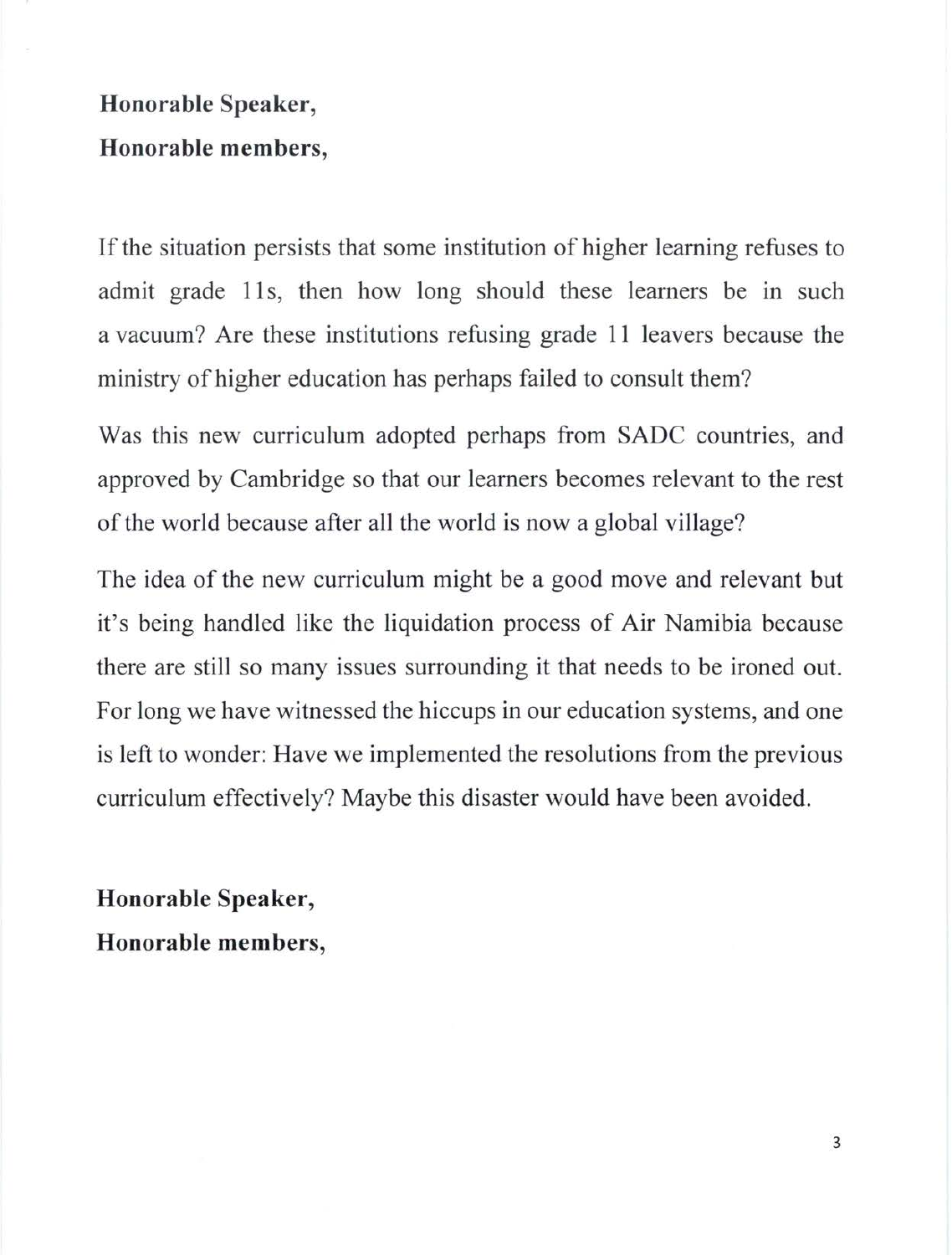As a country, we may have benchmark this curriculum from other countries due to the fact that we have seen it working well for them, but not everything work out as planned from one system to another.

Developed countries have more resources and funds to implement their plans effectively, not as opposed to countries like ours which is led by corrupt individuals who are stealing taxpayer's money for their own use rather than investing it into the future of the country.  $5~\mu$ o ac $\rho$ O government ('10'

 $\langle$  We)are good, initiating policies, and our ideas are good. Coming up with policies and procedures are an essential part of any country. Together, policies and procedures provide a roadmap for day-to-day operations. They ensure compliance with laws and regulations, give guidance for decision-making, and streamline internal processes.  $50$   $e^{0}$   $i$ Unfortunately, (we are very poor at implementing those brilliant ideas correctly.

For the new curriculum to work, I believe that, so much still need to be done to bring it to the standard that will benefit all pupils.

## **Honorable Speaker, Honorable members,**

A brilliant Mathematician that taught me once said "Any number multiplied by zero gives you zero, means zero always bring down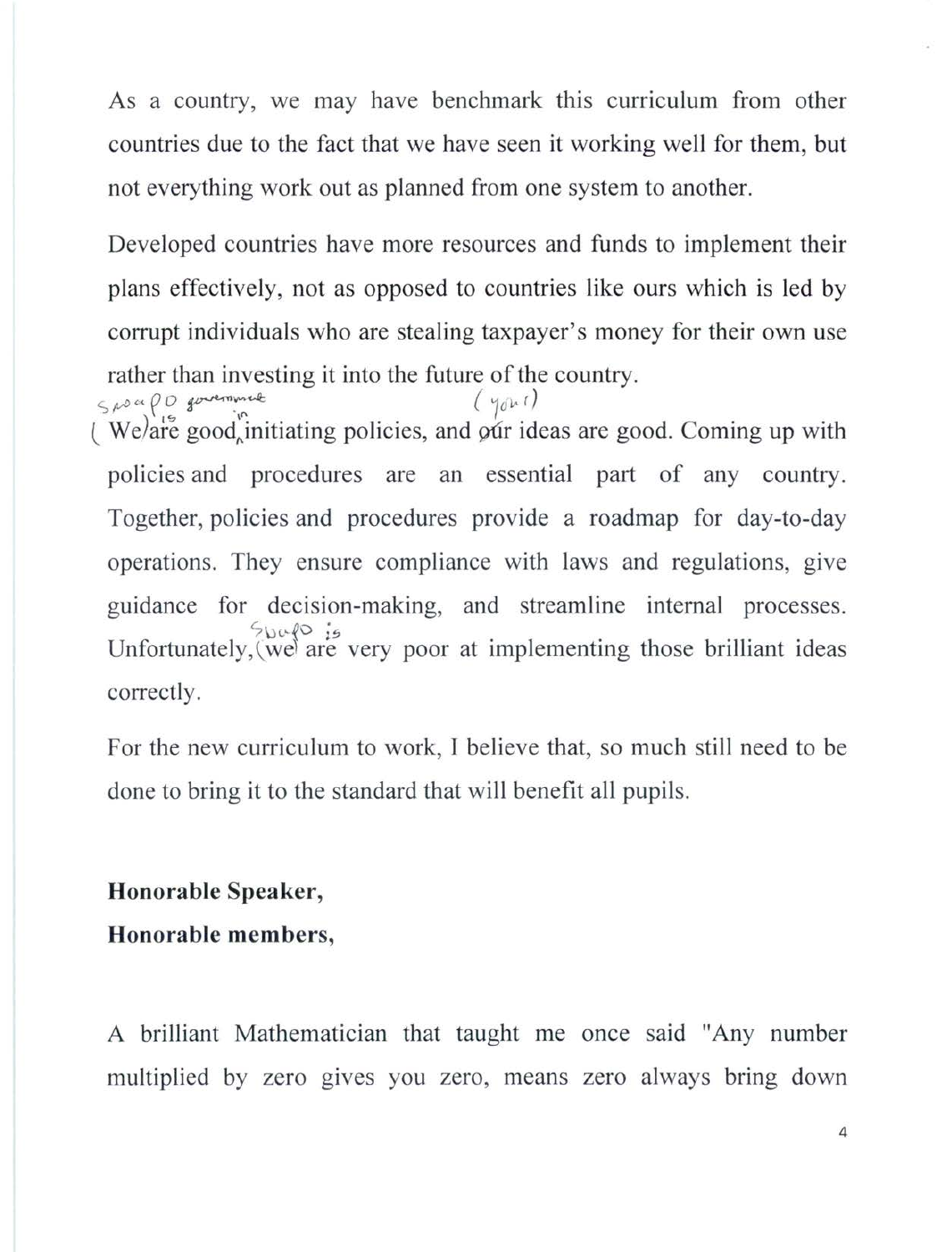numbers to zero and any number multiplied by one remain unchanged no matter how big it is".

With this, I am saying that, there are some curriculum which are liken to the number zero in certain countries, and even if you associate with themno matter how great your value is- they will still bring you down to zero.

The same Mathematician has also taught me that "Any number multiplied by one remain unchanged or remain the same". And this is where our education ministry is at, the number one which it is multiplying in the new curriculum forgetting that all resources, infrastructure and approaches to education remain unchanged, so at the end we remain with the old curriculum approach which leads us to the same results of failure.

## **Honorable Speaker, Honorable members,**

Introducing a new curriculum without proper consultation can be compared to bringing in a new machine to a factory without consulting the workers who will be using it. MoEAC did not consult the institution of higher learning or consider training teachers specifically for that purpose prior to the implementation of the revised curriculum. Now itappears the ministry want to bulldoze the management of the high education without their proposal. For a proper planning and avoid

5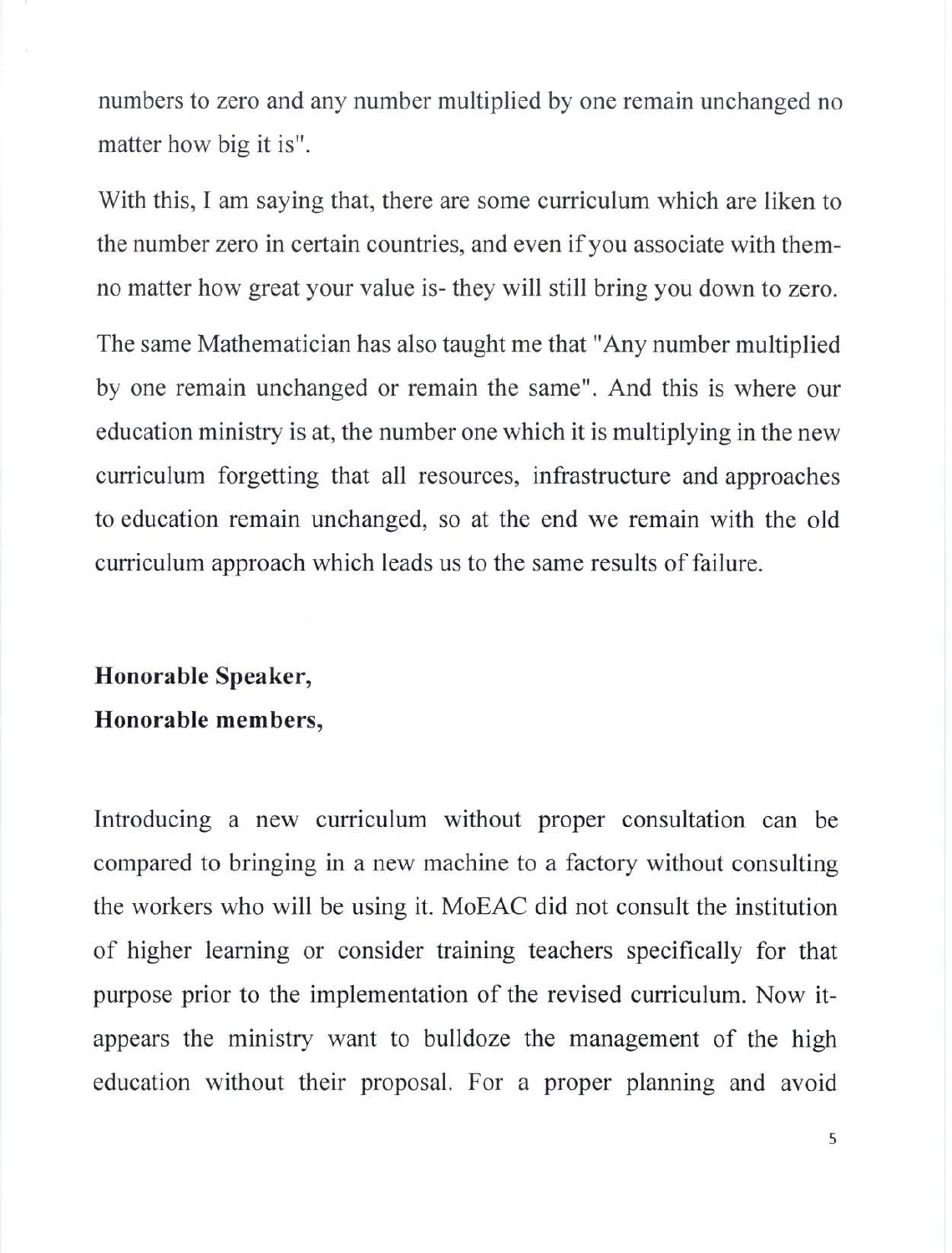bulldozing matters of national concern, the ministry should listen to the inputs which stakeholders may have.

A Namibian child should not have to endure the sufferings as a result of poor planning and hazardous decision made by Cabinet which lacks consultation and at least common sense.

The revised curriculum has not been reviewed well in conjunction with all stakeholders. Parents and guardians are disappointed by the poor planning of the MoEAC. The ministry should go back to the drawing board, consult with all stakeholders and various institution of higher learning on the ongoing revision of the curriculum. This will allow institutions of higher learning to revisit their decision and refusal to admit grade 11 leavers. This in tum will allow the ministry to evaluate the curriculum content to be ideal for university students.

## **Honorable Speaker, Honorable members,**

The new curriculum has also seen a number of challenges, such as:

\* The placement of teachers who use to teach grade 4

- \* Placement of teachers that use to teach grade 10
- \* Implementation of reading lesson appearing from grade 1 11
- \* Lack of adequate & relevant textbooks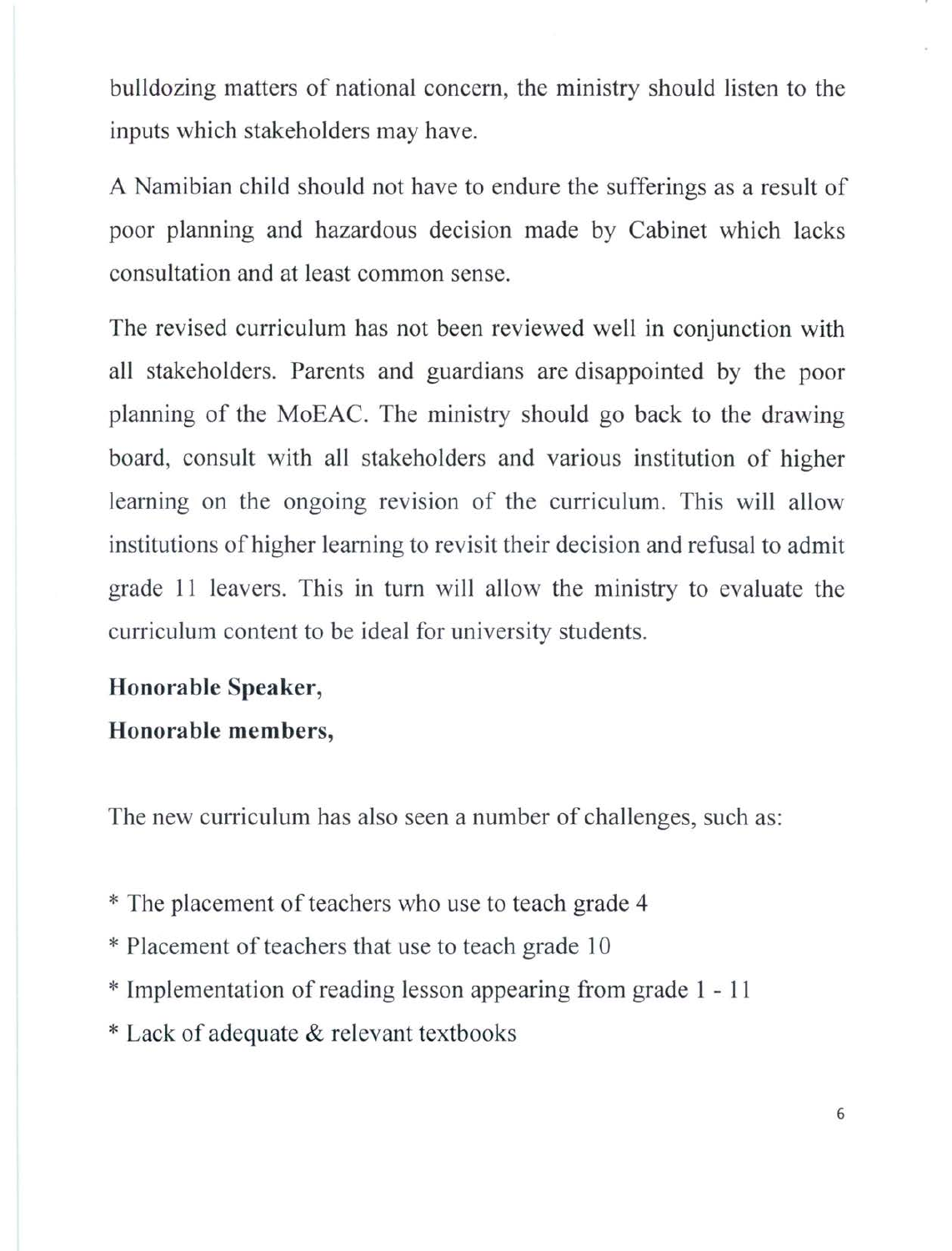- \* Lack of physical resources and human resources
- \* Transition from one phase to the other
- \* Lack of workshop and pre-vocational subject teachers

# **Honorable** Speaker, **Honorable** members,

Government should stop implementing systems without adequate facilities and resources to cater for the new changes. It is evident that the Swapo-led government has run out of ideas to fix the education system, which has been in a bad state for years.

How on earth one can put a government plan in place where grade 11 leavers exist school to access institution such as vocational training centers when they have not yet equipped vocational training centers to accommodate the already many young people flocking there? If filtering and costs cutting was the mission, then the Swapo-led government should stop pulling political stunts such as introducing free-education across the board prematurely as they did.

Instead, the government should consider introducing the Junior Secondary as a two-year course with a certificate at grade 9- level so that such successful candidates can opt either for a three-year course of Advance

7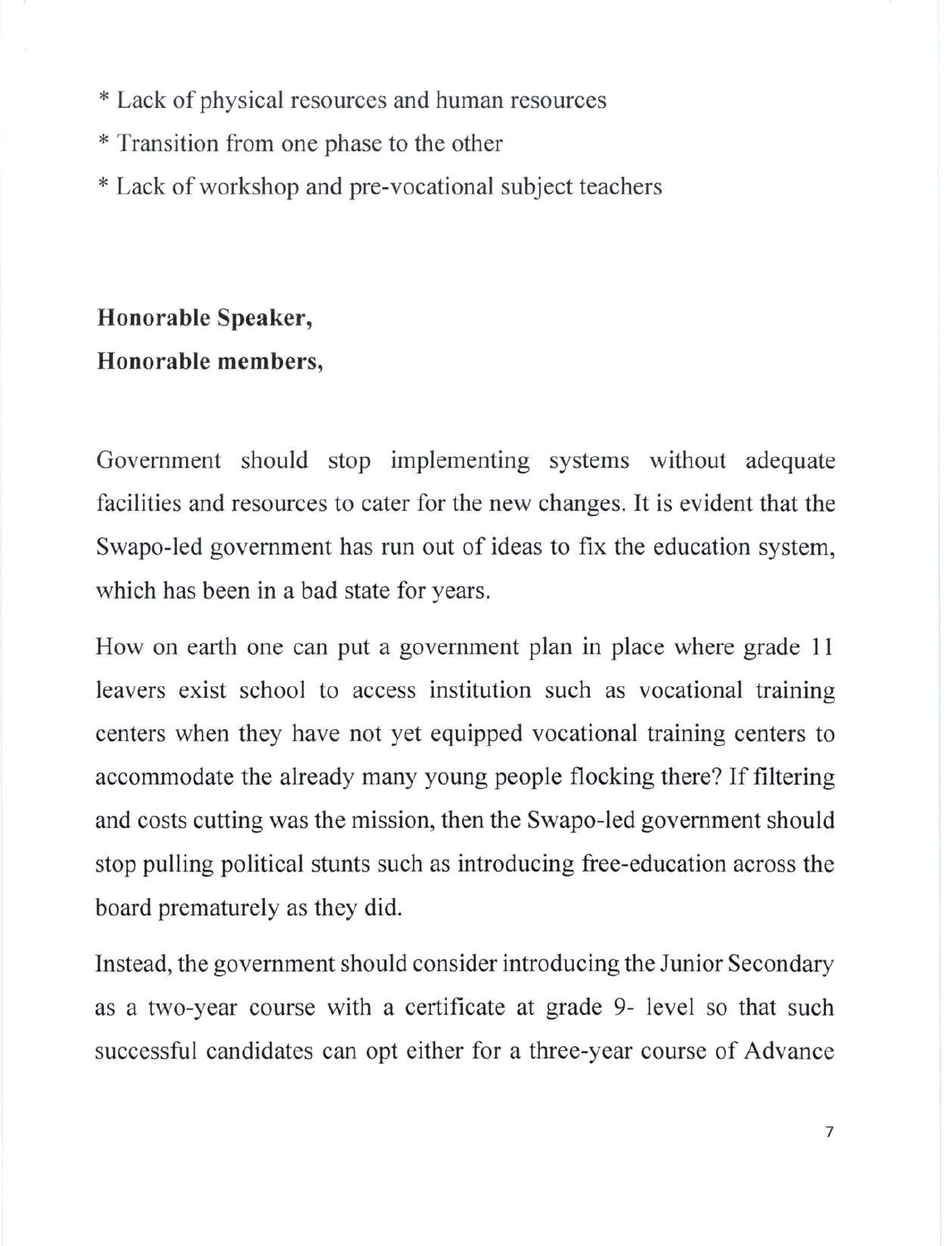Subsidiary Level or Ordinary Level at grade 10 - 12 Senior Secondary Curriculum. This will also give ample time for learners to be ready for tertiary education and sharpen their critical thinking skills without pressure.

#### **Honorable Speaker, Honorable Members,**

In conclusion, the MoEAC should do an assessment on the implementation of the new curriculum:

1.Have we incorporated subjects that are offered at the vocational training institution in the high school curriculum?

2. Are there enough institutions of higher learning in our regions to absorb the O - Level school leavers?

3. Are there any guidance for the subject choices done at AS Level to influence the career path to the University? I ask this because, some schools in the villages were given the new grade 11 as an additional grade at Combined Schools that usually only ends at grade 10 (Old curriculum).

4. Have we empowered our secondary schools in terms of resources in order for learners to cope with the new curriculum?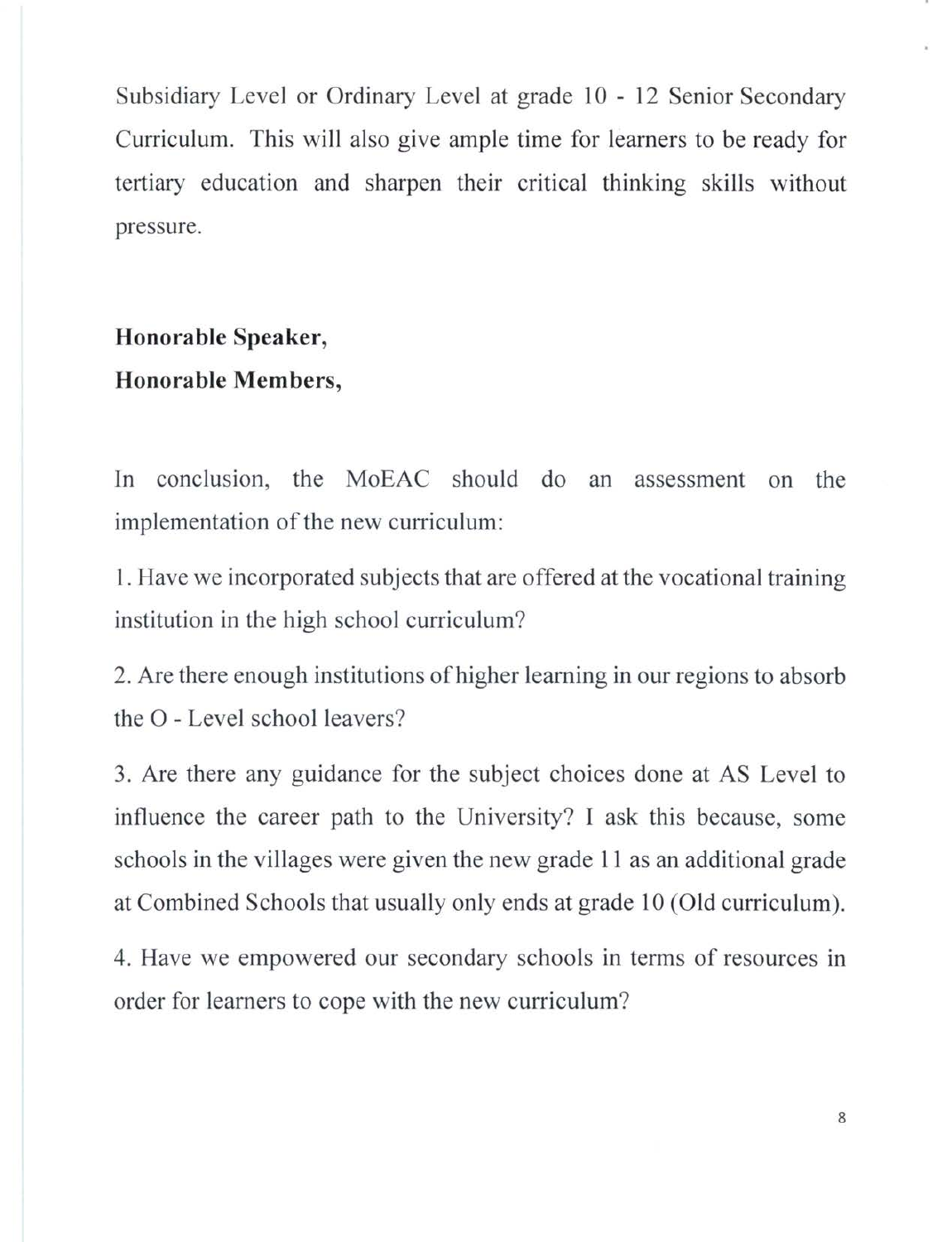5. What study or interventions have we conducted with regards to rural learners and those in remote villages to ensure that they are well prepared for the new curriculum, knowing very well that most of them never done subjects on higher level (which is the Old curriculum)?

#### I THANK YOU.